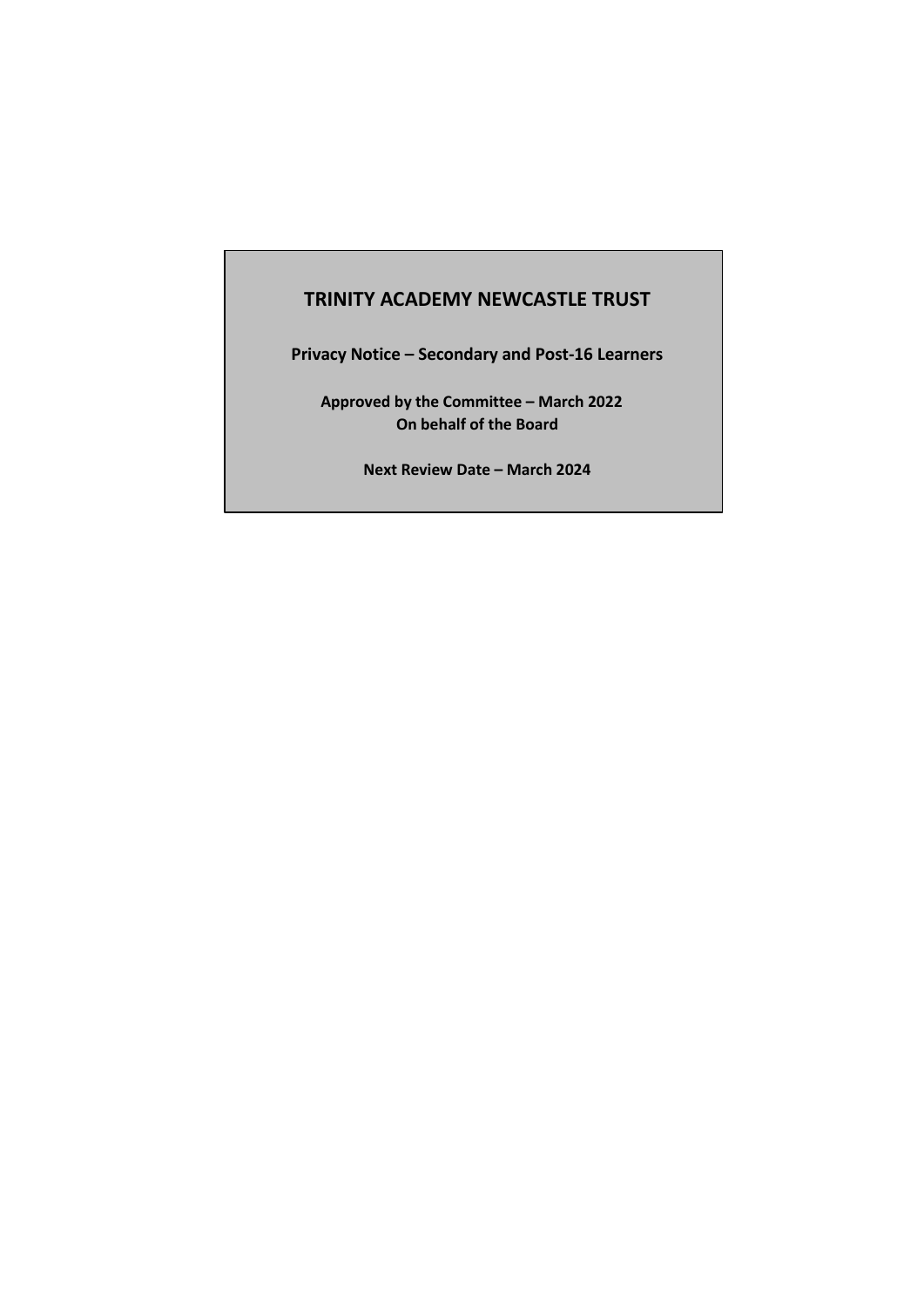# **Privacy Notice – (How we use pupil information)**

Trinity Academy Newcastle (the Trust) is the data controller for the personal data it uses and that used by its Academies/schools.

To run the Academies and help learning and achievement, the Trust collects and uses information about pupils. In this document the Trust is referred to as 'We' or 'Ours'. Pupils are referred to as 'You' or 'Your'.

Much of the information we collect is classed as 'personal data' and our use of it is covered by a set of rules called the General Data Protection Regulation (UK GDPR) and the Data Protection Act 2018.

This document tells you more about:

- The information we collect
- What we use the information for
- How your information is stored and how long we keep it
- What rights you have to the information

## **What Information do we collect and use about pupils?**

We collect many different categories of information, for example:

- Personal details
- Contact details
- **•** Family details
- Admission records
- Attendance records
- Absence details
- Behaviour records
- Behaviour management records
- Academic progress
- Examinations details
- Trips and visits
- Extra-curricular activities
- Photographs of you
- Images from CCTV
- Files, messages, documents and artwork you have produced
- Records of discussions with members of staff
- Records of your use of school IT systems

In some cases, we will also have:

- Information about consultation with other professionals
- Information about supporting for your learning
- Records of any school equipment loaned to you
- Information about plans for career or post 16 education choices

Some of the personal data we keep is given greater protection and is known as special category personal data.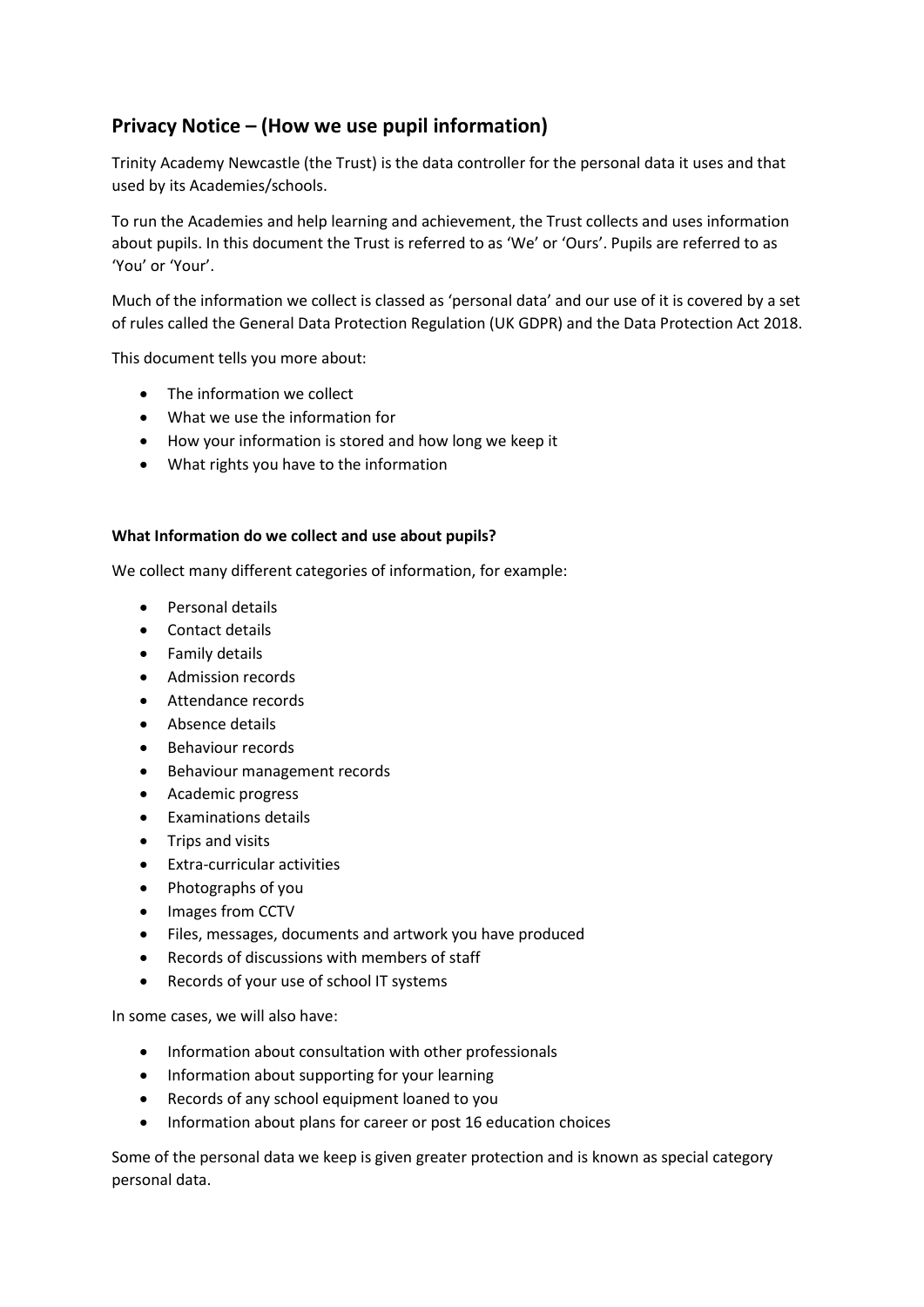Special category data that we collect and use about you includes

- Information about health conditions
- Information about sickness related absences
- Information about your ethnic origin

#### **Why we collect and use this information**

We use the information

- To support the admissions process
- To support your learning
- To monitor and report on your academic progress
- To enable you to take part in exams
- To provide appropriate pastoral care
- To help us manage any health conditions that may affect your learning
- To comply with our legal obligations to share information
- To check the quality of our services

## **The legal basis for using this information**

Depending on the purpose, our use of your information will be legal due to one of the following:

- Informed consent given by you or your parent or legal guardian [Article 6(1)(a)] For example: The use of your photographs on our website
- $\bullet$  To meet a legal requirement [Article 6(1)(c)] For example: Providing information for the Education Department Census
- $\bullet$  To protect the vital interests of you or someone else [Article 6(1)(d) For example: Giving your family details to emergency services
- Delivering a public task [Article  $6(1)(e)$ ] For example: Recording your attendance at school each day

Where we use special category data, our use is legal due to one of the following reasons:

- Explicit informed consent given by you or your parent or legal guardian [Article 9(2)(a)} For example: Using your fingerprints to identify you to our IT systems
- We are legally obliged to collect and use it [Article 9(2)(b)] For example: Information about your ethnic origin or any disability
- To protect the vital interest of you or someone else [Article 9(2)(c)] For example: Giving detail of health conditions to the emergency services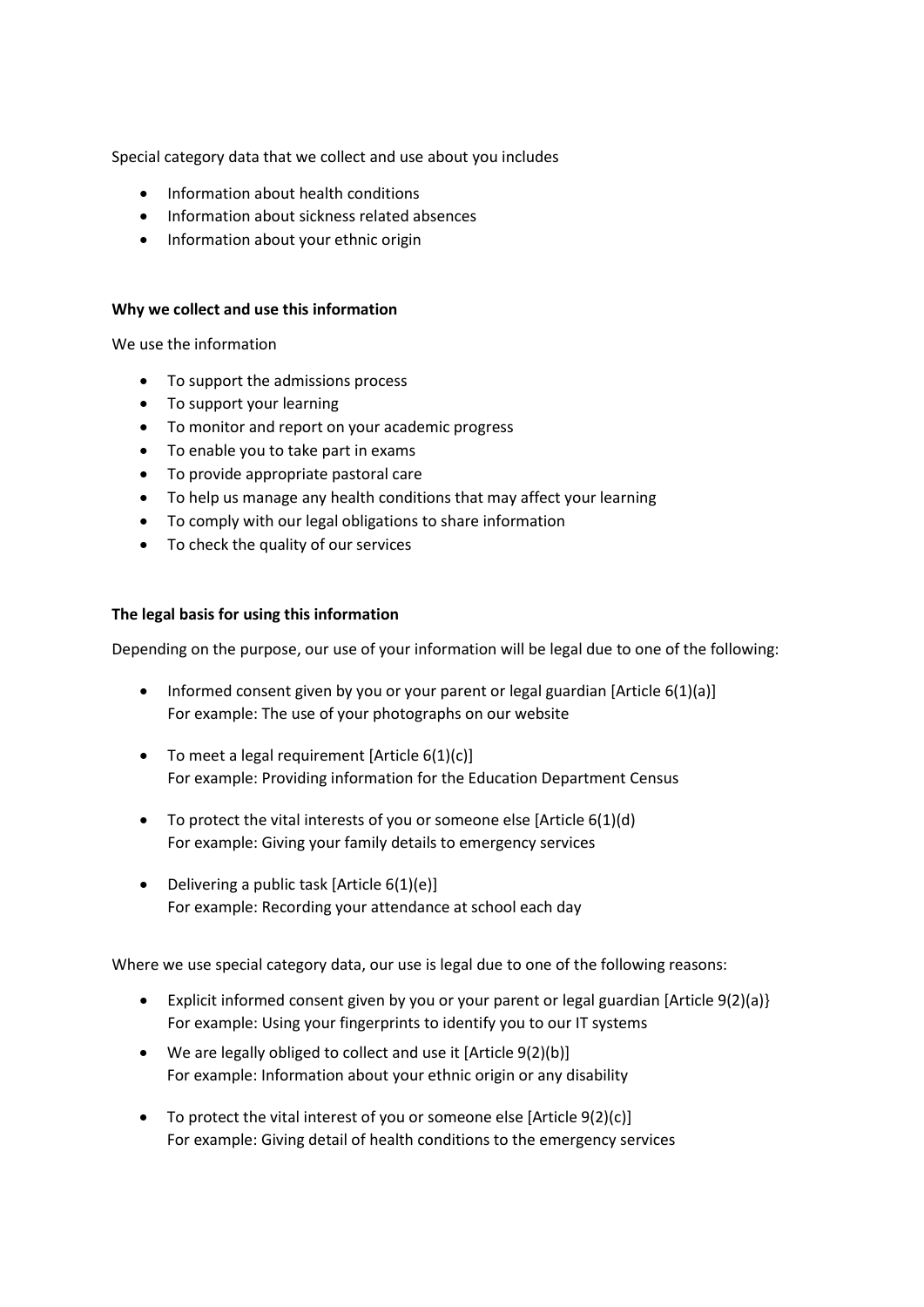Because it is part of delivering a public service  $[Article 9(2)(g)]$ For example: Holding data on any medical condition so that we can help you manage it

## **Storing your personal data**

Most of the personal data that we collect, and use is added to your Educational Record. This record is kept while you are on roll. If you leave, then the record will be:

If you move to another school, we will transfer a copy of your records to the new school

We retain a full copy of your record until your 25<sup>th</sup> birthday. After this we will dispose of all the records securely.

If your record contains information about SEND requirements, then your file will be retained until your **35th** birthday.

Some personal data is kept for different lengths of time. For example;

- Records of your admission to the school are kept permanently. We do this as pupils often ask us to confirm the dates they attended an Academy.
- Detailed information about your daily attendance is kept for three years
- Information about free school meals is kept for the current year and 6 years afterwards

If you'd like to know how long we keep a specific piece of personal data, please contact the Data Protection Officer whose details can be found at the end of this Privacy Notice.

## **Sharing your personal data**

At times we will share your personal data with other organisations and people. We will only do this when we are legally required to do so, when our policies allow us to do so or when you have given your consent.

Examples of people we share personal data with are:

- Family, associates and representatives of the person whose personal data we are processing who are authorised to receive the data
- Your local authority
- The Department for Education
- The National Pupil Database
- Examining bodies
- Healthcare, social and welfare organisations
- Police forces and Courts
- Voluntary and charitable organisations
- Our suppliers and service providers
- Press and the media
- Youth Support Services (Over 13 years)
- Careers service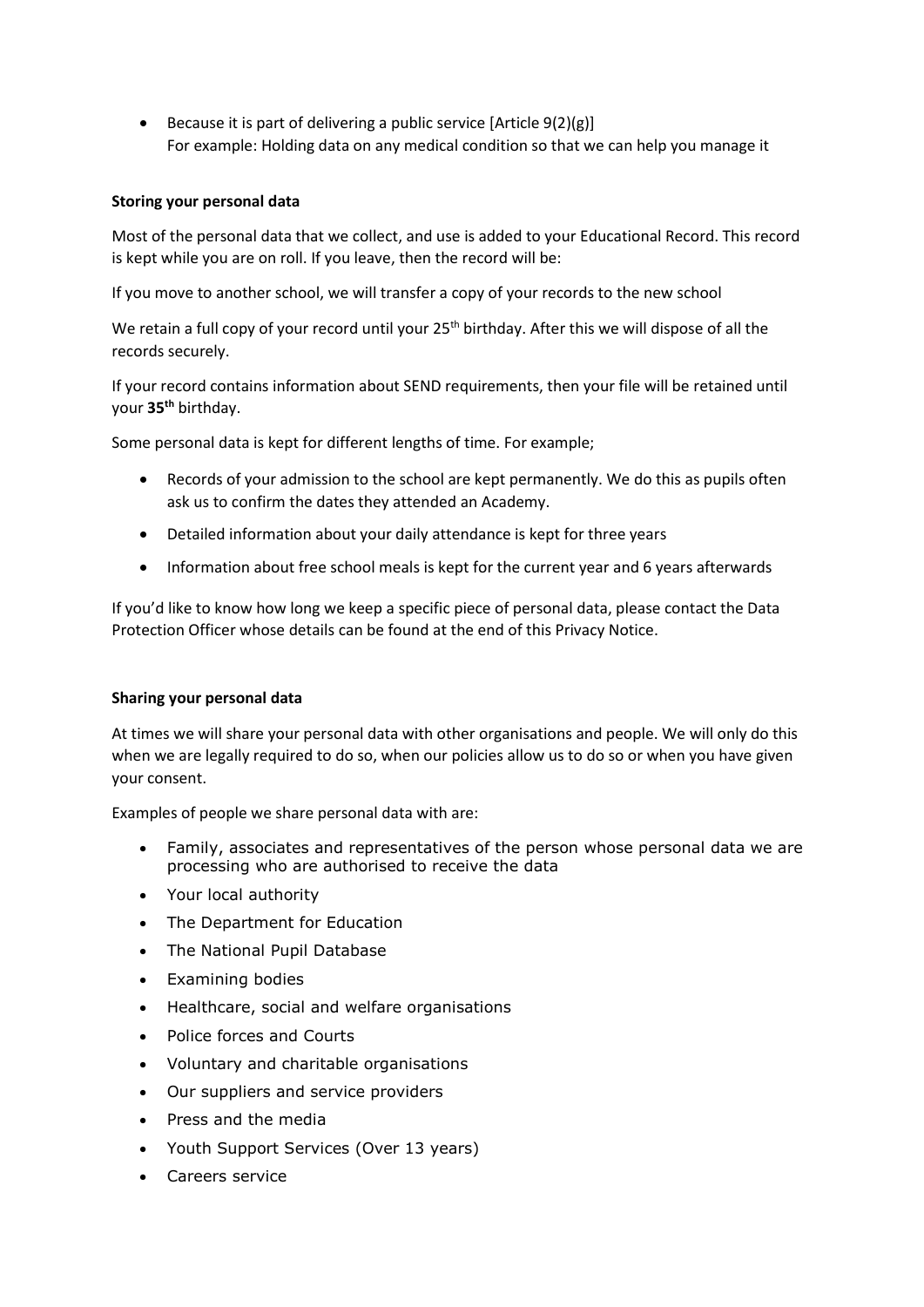## Academy trusts

Where we share your personal data with someone who is a supplier or service provider we have taken steps to ensure that they treat your personal data in a way that meets the requirements of the GDPR.

## **Your rights to your personal data**

You have rights relating to the personal data that we collect and use. The rights you have depend on the legal basis of us using the information. If we are using your personal data based on your consent, you can withdraw that consent and we will stop using that personal data. Withdrawing your consent will need to be recorded in writing, please contact the **data protection administrator**.

## **The right to be informed:**

If you ask us, we must tell you if we are collecting or using your personal data.

If we are collecting or using your personal data, you have:

## **The right of access to your personal data**

You have the right to view the personal data that we hold about you, to receive a copy of the data and to be given more information about the data including any transfer to countries who do not fall under the requirements of the GDPR.

Some information we hold cannot be accessed in this way. If you ask for information that is not available, there may be other ways of accessing it and we can help you.

To have access to your personal data we will need to collect details of what you want and in the first instance you can contact the Data Protection Officer whose details can be found at the end of this Privacy Notice.

## **Other rights**

You also have rights to ask us to correct inaccurate personal data, to ask us to stop using it or to object to us using it. For some data you may have to right to ask us to erase it, to provide it in an electronic format that you can give to someone else. For some personal data if we are subjecting it to automated decision making then you have the right to object to this and request that a person is involved.

You will be given full details of these rights if you request access to your personal data or you can ask the Data Protection Officer.

## **Parents or Guardian's rights to access your personal data**

For pupils in Year 7 we will usually ask your parents or guardian to confirm that you can access the personal data. We will also provide your personal data to your parents or guardian if they request it.

Once you reach Year 8 we will usually consider that you can make decisions about your personal data. This means that in most cases you can request access to your personal data and we will not ask your parents for their permission. It also means that we will not normally release your personal data to your parents or guardian without your permission.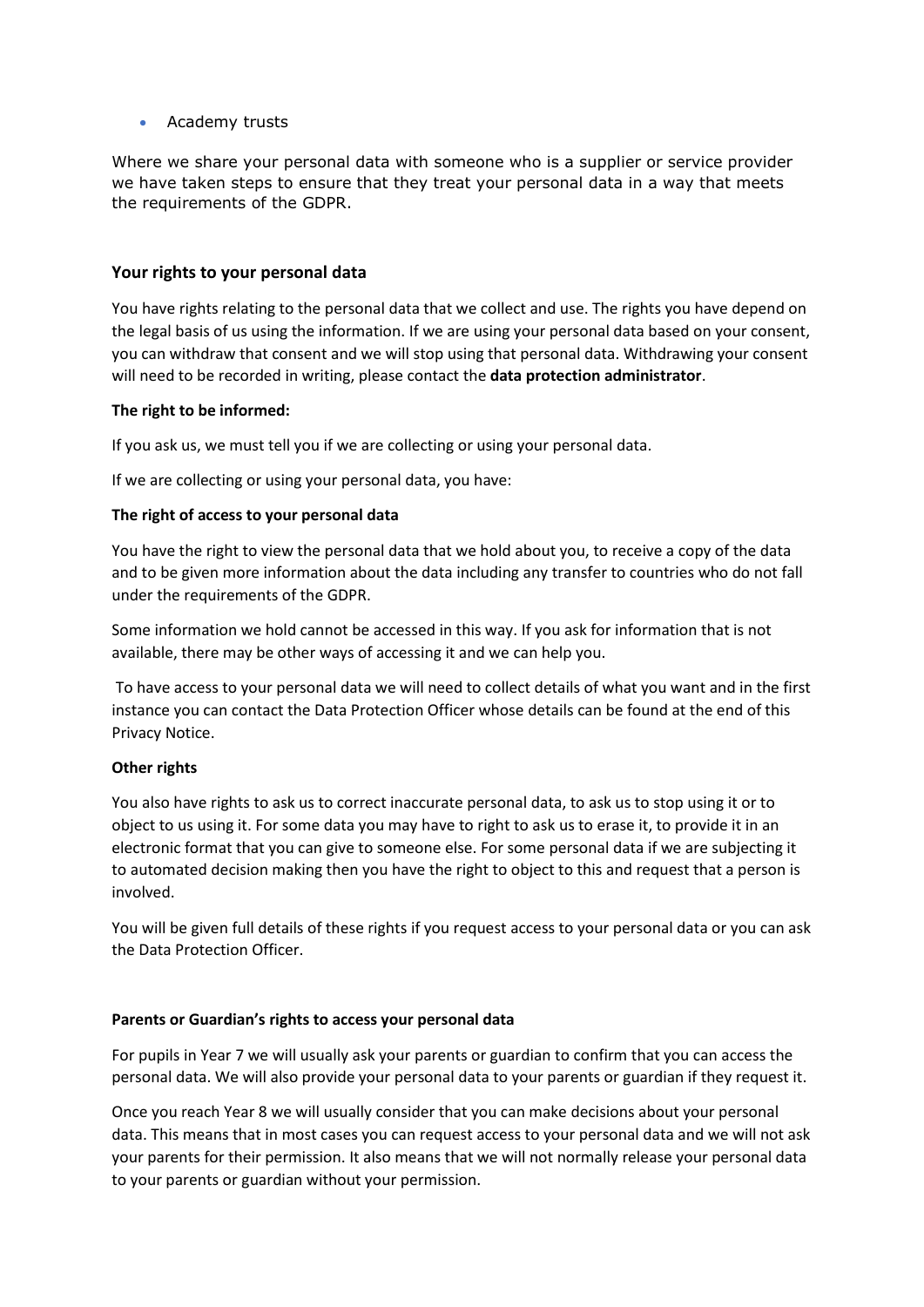There may be occasions where we need to provide personal data to your parents or guardian without your consent. These are likely to occur if there is a concern about your safety. We may also release personal data if your behaviour creates concern for the safety or progress of others.

We will still need to ask permission from your parents or guardian for you to take part in some school and extra-curricular activities. The requirement for this permission overrides the protection of your personal data.

We are required to provide your parents or guardian with an annual report of your progress at school. We will offer the opportunity for your parents or guardian to come into school to discuss this report with your teachers and other members of staff.

At the start of each school year we will ask you if you are willing for these reports to be sent more often, but you do not have to give this permission.

## **Who to contact:**

The Trust is has the responsibility to ensure that your personal data is protected. It is called the **data controller.** All members of staff work for the data controller.

We recommend that you contact the data protection administrator:

Name of Person: Berjees Tata email address: data.central@trinity.newcastle.sch.uk Contact number: +441912986950 Contact address: Trinity Academy Newcastle, Condercum Road, Newcastle Upon Tyne, NE4 8XJ

Trusts are also required to have someone called a Data Protection Officer or DPO. The DPO advises the Trust about issues to do with data protection, but can also help you, if you have a problem.

Our Data Protection Officer is:

| <b>GDPR Sentry Limited</b>                                                 |
|----------------------------------------------------------------------------|
| support@gdprsentry.com                                                     |
| 0113 804 2035                                                              |
| Unit 434 Birch Park, Thorp Arch Estate, Wetherby, West Yorkshire, LS23 7FG |
|                                                                            |

If you have any questions about this privacy notice please contact the data protection administrator or the Data Protection Officer.

If you have a concern about the way we are collecting or using your personal data, we request that you raise your concern with us in the first instance. Alternatively, you can contact the Information Commissioner's Office at <https://ico.org.uk/concerns/> or call 0303 123 1113.